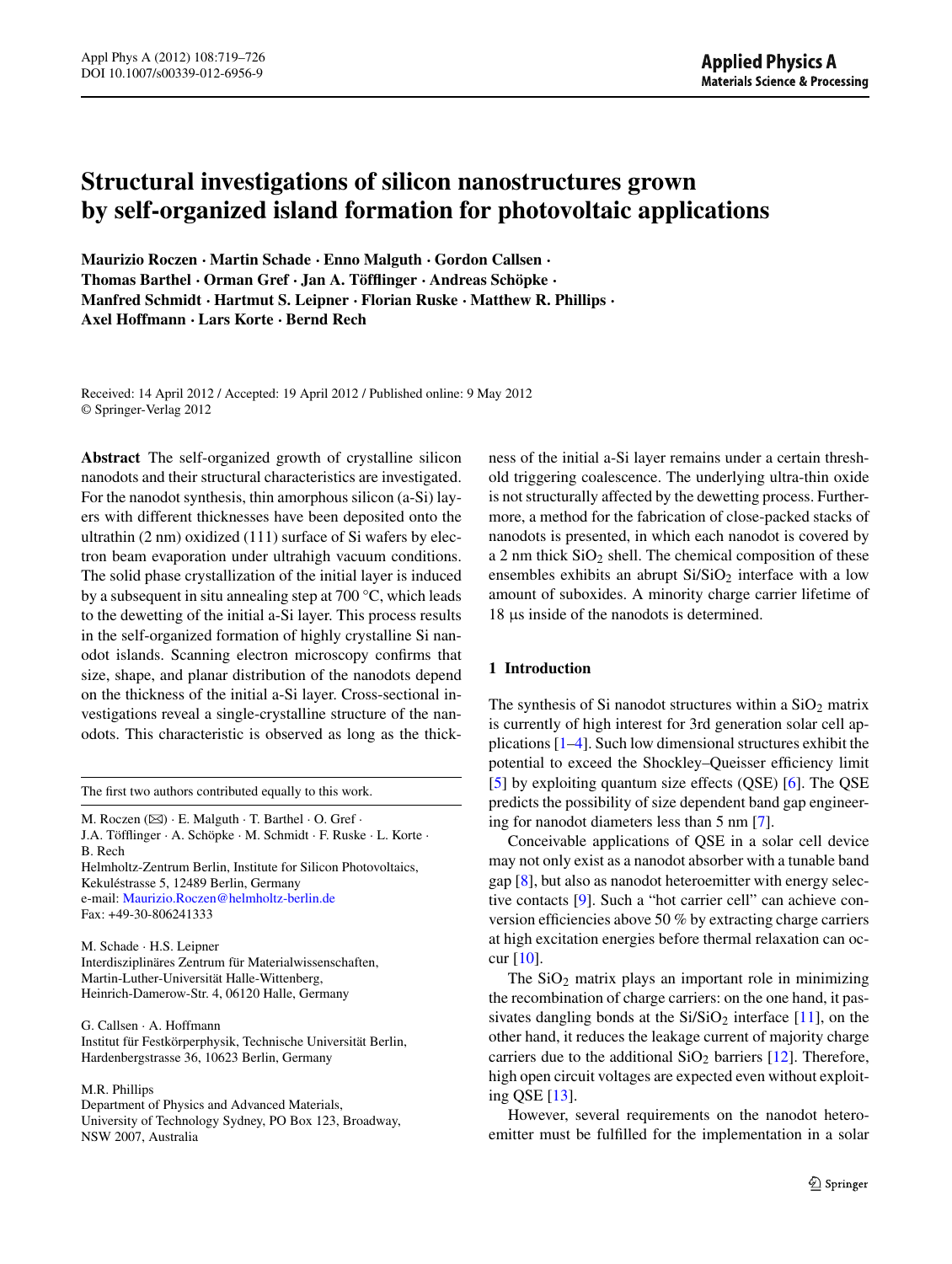cell device: (i) doping of nanodots is required in order to induce a band bending in the absorber, (ii) charge carrier transport across the oxide separating nanodots needs to be achieved by implementing an oxide thickness  $\leq 2$  nm [\[14](#page-6-11)], and (iii) the absorber needs to be passivated.

Recent approaches to meet these requirements are based on the decomposition and subsequent crystallization of substoichiometric  $\text{SiO}_x$  ( $0 < x < 2$ ) films at temperatures exceeding 1100  $\degree$ C [[15–](#page-6-12)[17\]](#page-7-0). Although a good control over both, the nanodot size and the nanodot density has been achieved, an efficient carrier extraction from the nanodots through the  $SiO<sub>2</sub>$  barrier is still an issue.

The self-organized island growth of intrinsic silicon nanodots based on a solid phase crystallization (SPC) mechanism [[18\]](#page-7-1) allows the formation of highly crystalline and close packed Si nanostructures from 600  $^{\circ}$ C [[19\]](#page-7-2). The synthesis is performed under ultrahigh vacuum (UHV) conditions by depositing firstly a thin amorphous silicon (a-Si) layer on top of the oxidized surface of a crystalline silicon (c-Si) wafer. During a subsequent thermal treatment, the energetically unfavorable interface energy between the crystallizing Si layer and the underlying  $SiO<sub>2</sub>$  causes the growth of isolated nanodot islands in order to minimize the free energy of the system  $[20, 21]$  $[20, 21]$  $[20, 21]$  $[20, 21]$ .

Although the dewetting process of Si [[22–](#page-7-5)[25\]](#page-7-6) on top of a thick (*>*100 nm) insulating layer is well known in literature, most structural investigations were performed by means of scanning electron microscopy (SEM) or atomic force microscopy. Thus, only little information was obtained on the crystalline structure of such Si nanodots and its dependence on the nanodot size. Furthermore, the dewetting of a-Si on top of an ultra-thin oxide layer and the potential of the nanodots for the implementation in a solar cell device are poorly investigated at best.

In this contribution, we present a systematic study on the self-organized island growth of nanodot structures on top of ultrathin tunneling oxides (2 nm) by utilizing intrinsic a-Si layers. The structural properties of the c-Si nanodots are investigated by analytical electron microscopy and Raman spectroscopy. The chemical composition of the  $SiO<sub>2</sub>$ matrix and its passivation quality for the silicon nanodots are presented. Furthermore, the dependence of the nanodot size, shape, density, and crystalline structure on the initial layer thickness is investigated. Finally, several layers of close packed nanodots are fabricated in order to evaluate the implementation of the nanostructures as a heteroemitter in a solar cell device.

## **2 Experimental details**

## 2.1 Sample preparation

Boron doped float zone c-Si (111) wafers with a resistivity of  $1-5$   $\Omega$  cm were used as substrates for nanodot synthesis. The Si wafers were cleaned by the standard RCA process followed by etching in 1 % hydrofluoric acid solution. This results in a nonoxidized, hydrogen terminated Si:H  $1 \times 1$  surface with a roughness of around 0.6 nm which impedes an oxide formation for a few minutes [[26\]](#page-7-7). After immediate transfer into the UHV chamber (base pressure  $<$  5  $\times$  10<sup>-9</sup> mbar), the wafers were heated up to 1000 °C in order to desorb hydrogen and other residual contaminations from the surface. At this temperature, the  $7 \times 7$  reconstruction of the wafer surface is induced, as confirmed by in situ reflection high energy electron diffraction analysis. This careful pretreatment guarantees a well defined and reproducible surface for the following steps.

A controlled layer by layer oxidation (plasma oxidation) of the wafer surface was performed at a pressure of  $2 \times 10^{-6}$  mbar by neutral atomic oxygen atoms with thermal impact energies ( $E_{\text{kin}} < 1 \text{ eV}$ ), which were provided by a radio frequency plasma cracker source (RF-PCS, Oxford Scientific/Specs) [[27\]](#page-7-8). The resulting 2 nm thick plasma oxide provides an abrupt  $Si/SiO<sub>2</sub>$  interface with a low density of interfacial defect states [\[28](#page-7-9)]. A tunneling current through the as-prepared oxide barrier has already been demonstrated successfully in a previous publication [\[19](#page-7-2)].

Afterward, thin a-Si films with thicknesses between 1–20 nm were deposited at a pressure of  $10^{-8}$  mbar onto such oxidized wafers by electron beam evaporation of intrinsic Si targets. Both the deposition rate of 1 Å/s and the film thickness were monitored by a quartz crystal microbalance. The substrate was kept at room temperature during the deposition. The solid phase crystallization of the a-Si films was achieved by in situ annealing at 700 °C for 5 minutes. During the crystallization process the dewetting of the initial layer occurs, resulting in the formation of nanosized Si droplets. Experiments have shown that the dewetting of the intrinsic a-Si layers could also be performed at 600 °C, but it would need at least 30 min for completion in this case. By repeating the plasma oxidation, the a-Si layer deposition and the crystallization process, several stacks of nanodots were grown. Each nanodot is then covered by an ultrathin  $SiO<sub>2</sub>$ shell.

In addition, Si nanodots were also grown onto quartz glass substrates (Suprasil, Heraeus) in order to perform investigations by Raman spectroscopy. The glass substrates were cleaned by immersing them in a piranha etch  $(H_2SO_4/H_2O_2)$  solution at 120 °C. For nanodot synthesis, the same process steps as for the c-Si wafers were performed except for the initial plasma oxidation.

# 2.2 Characterization

In situ XPS measurements using X-rays with a photon energy of 1253.6 eV provided by a Mg-K*<sup>α</sup>* source have been carried out in order to investigate the chemical composition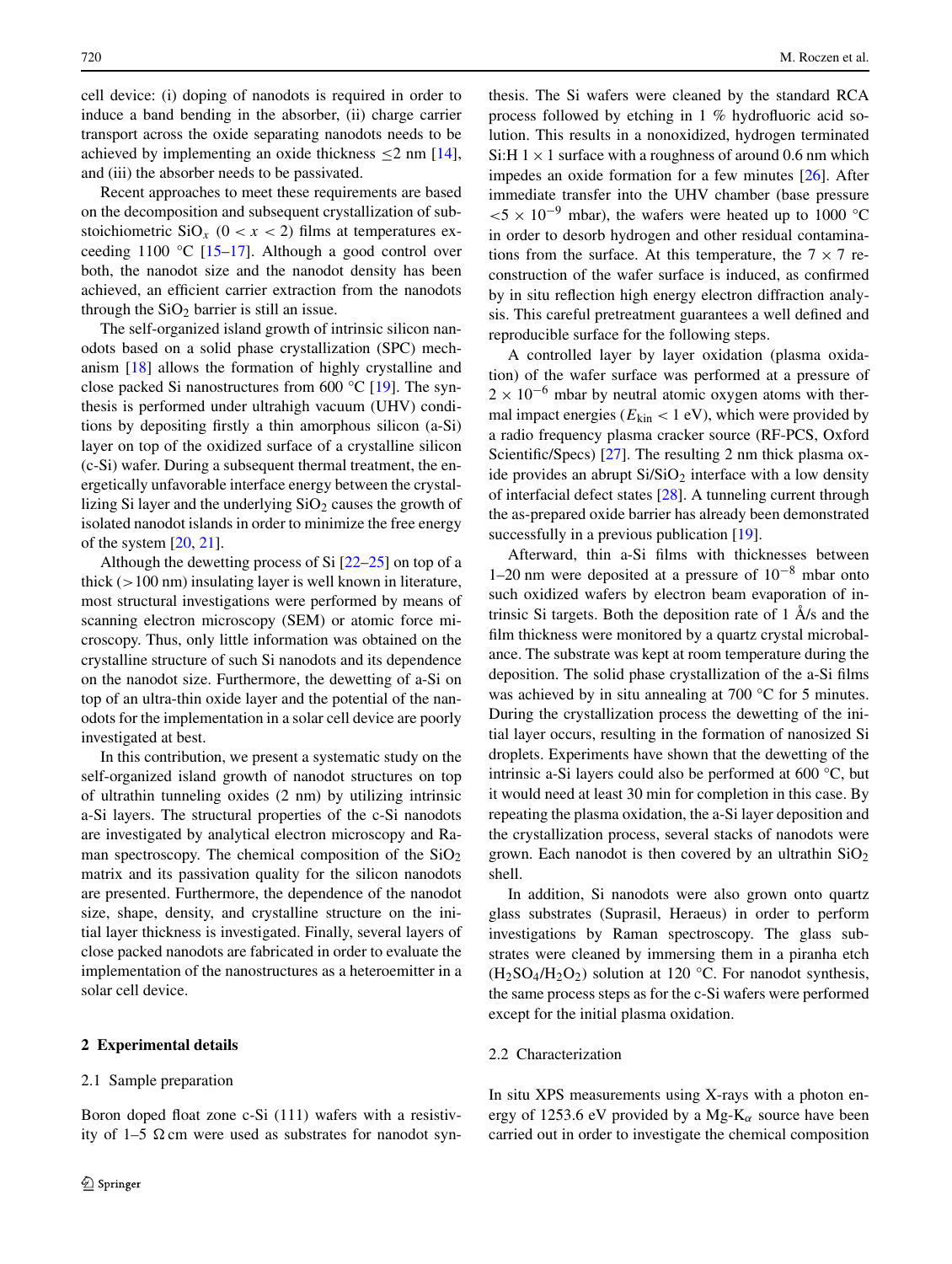of the  $Si/SiO<sub>2</sub>$  interface. A quantitative analysis of the chemical shift of the Si 2p oxidation levels,  $Si^{j+}$  ( $j = 0-4$ ) provides information on the chemical bonds of the Si atoms, and hence the stoichiometry of the interface [\[29](#page-7-10)].

The samples were also inspected by ex-situ scanning electron microscopy (SEM) utilizing a Philips XL 30 FE-SEM. The acceleration voltage was set to 12 kV. For highresolution (HRSEM) imaging of the nanodot samples, we applied a Zeiss Supra 55VP FESEM equipped with an in-lens secondary electron detector. In addition, the morphology of the nanodots was investigated by μ-Raman spectroscopy using an Olympus BX 40 microscope system equipped with an  $Ar^+$  ion laser operating at a wavelength of 457.9 nm.

To evaluate the quality of the passivation of the nanodots by the  $SiO<sub>2</sub>$  matrix time resolved photoluminescence (TRPL) spectroscopy was performed. It allows the determination of the lifetime of photogenerated charge carriers inside of the nanodots. The samples were excited with a pulsed dye laser providing excitation wavelengths of 337 nm and 743 nm. The pulse length was 3 ns. The PL signal was detected by a silicon avalanche photodiode after dispersion in a prism monochromator.

Finally, electron transparent cross-section samples have been prepared by applying standard transmission electron microscopy (TEM) preparation including mechanical grinding, polishing, dimpling, and  $Ar^+$  ion milling. Highresolution transmission electron microscopy (HRTEM) investigations were carried out using a JEM 4010 transmission electron microscope at an acceleration voltage of 400 kV. In addition, electron energy loss spectroscopy (EELS) was applied in order to obtain compositional information. For this purpose, a dedicated VG HB 501 UX scanning transmission electron microscope equipped with a Gatan ENFINA 1000 parallel electron energy loss spectrometer was used. This instrument was operated at an accelerating voltage of 100 kV during the EELS measurements.

# <span id="page-2-1"></span>**3 Results and discussion**

## 3.1 Nanodot formation by annealing intrinsic a-Si films

Since the average size of the silicon nanodots is governed by the initial a-Si film thickness [[19\]](#page-7-2), three different thicknesses *d* (20 nm, 3 nm, and 1 nm) have been chosen for the initial a-Si film to perform structural characterizations. By acquiring SEM images of the films after the annealing at 700 °C, an overview of size, shape, and density of the nanodots was established. SEM images acquired under an angle of 60 $^{\circ}$  to the surface are presented in Fig. [1](#page-2-0)a ( $d = 20$  nm), Fig. [1b](#page-2-0)  $(d = 3$  nm), and Fig. [1d](#page-2-0) (stack). The image in Fig. [1c](#page-2-0)  $(d = 1)$  nm as well as the insets were acquired under an angle of 90° to the surface.

The nanodots displayed in Fig. [1](#page-2-0)a are round and well separated and exhibit diameters of 50–80 nm. However, many



<span id="page-2-0"></span>**Fig. 1** SEM and HRSEM images (secondary electron contrast) of annealed intrinsic a-Si films with different initial film thicknesses: (**a**) 20 nm Si, (**b**) 3 nm Si, (**c**) 1 nm Si (HRSEM), and (**d**) a stack

of 8 nanodot layers, each with initial Si layer thickness of 2 nm and separated by a 2 nm plasma oxide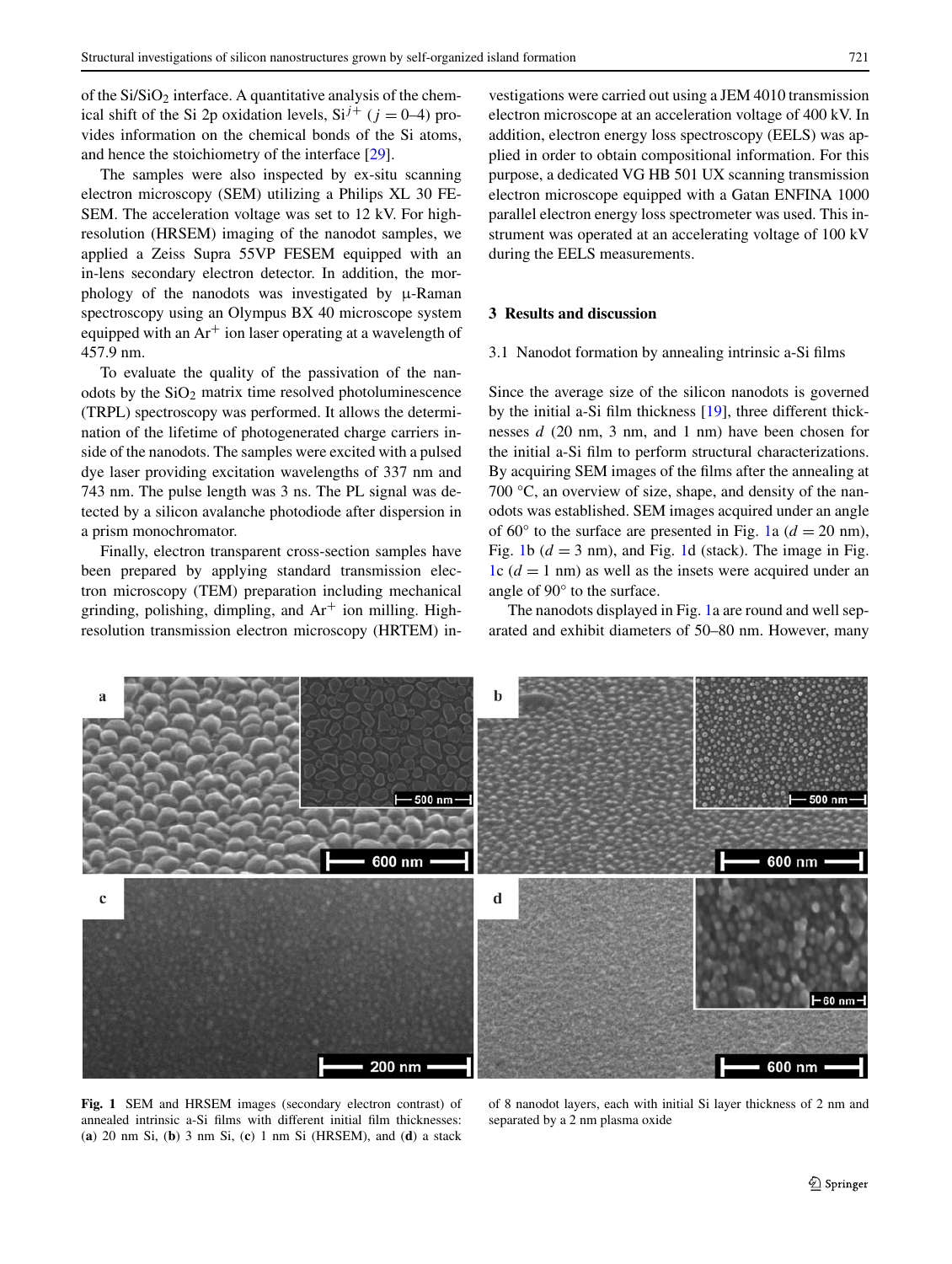oval and elongated structures are also visible. In contrast, the dewetting of a 3 nm a-Si layer (Fig. [1b](#page-2-0)) results in a higher areal nanodot density with much smaller, mainly spherical nanodots having an average diameter of 15 nm. The areal density of nanodots is further increased after dewetting the 1 nm a-Si layer as shown in Fig. [1](#page-2-0)c, which yields nanodot diameters of 7–10 nm.

To determine the crystalline fraction of the nanodots, the Raman spectrum of Si nanodots with an average diameter of 60 nm grown on a quartz substrate was acquired. Because of the small scattering volume of the nanodots, the major part of the signal can be attributed to the substrate. Hence, the Raman spectra of both, the pure quartz substrate and a c-Si wafer were acquired as reference, also. Finally, the Ra-



<span id="page-3-0"></span>**Fig. 2** Raman spectra of Si nanodots deposited on Suprasil glass, of the uncoated Suprasil substrate and of a c-Si wafer. The signal of pure Suprasil glass was subtracted from the nanodot sample in order to compare the Raman spectrum of the nanodots with the Raman spectrum of crystalline Si

man spectrum of the quartz substrate was subtracted from the measured Raman spectrum of the nanodot sample to obtain the pure nanodot spectrum. All spectra are presented in Fig. [2](#page-3-0).

The background subtracted Raman spectrum of the nanodots (solid line) exhibits a peak located at  $518 \text{ cm}^{-1}$  with a full width at half maximum of 8 cm<sup>-1</sup> which can be attributed to the TO phonon mode of crystalline silicon [\[30](#page-7-11)]. The corresponding peak is red shifted by 2  $cm^{-1}$  and broadened by 4  $cm^{-1}$  compared to the related peak in the Raman spectrum of the c-Si reference. These deviations can be attributed to tensile stress [\[31](#page-7-12)], which may exist due to the occurrence of lattice mismatch at the  $Si/SiO<sub>2</sub>$  surfaces. However, no contribution of the TO phonon mode of amorphous silicon is observed which would appear as a broad peak located at 480 cm<sup>-1</sup> [[32\]](#page-7-13). By fitting the spectrum with 3 Gaussian peaks, a crystalline fraction of almost 100 % was calculated [\[33](#page-7-14)]. In summary, the Raman investigations indicate that the whole initial a-Si film was transformed into crystalline nanodots by the dewetting process.

To confirm these findings and to investigate the internal structure of single nanodots, HRTEM was performed on nanodots with various sizes. Figure [3](#page-3-1) shows two HRTEM micrographs of cross section samples resulting from the annealing of a 20 nm thick a-Si film (Fig. [3a](#page-3-1)) and a 3 nm a-Si film (Fig. [3](#page-3-1)b), respectively. Single Si nanodots and their close surroundings are visible. In the lower part, the singlecrystalline Si (111) substrate is visible. On top of the substrate, the 2 nm thick  $SiO<sub>2</sub>$  layer (confirmed by EELS) is visible. The HRTEM micrographs reveal that it is atomically



<span id="page-3-1"></span>**Fig. 3** HRTEM micrographs showing cross-sections of single nanodots emerged after the annealing of intrinsic Si films with an asdeposited film thickness of (**a**) 20 nm and (**b**) 3 nm. White guide lines

are drawn to mark the upper border of the plasma oxide in both figures and the native oxide shell of the nanodot in (**b**)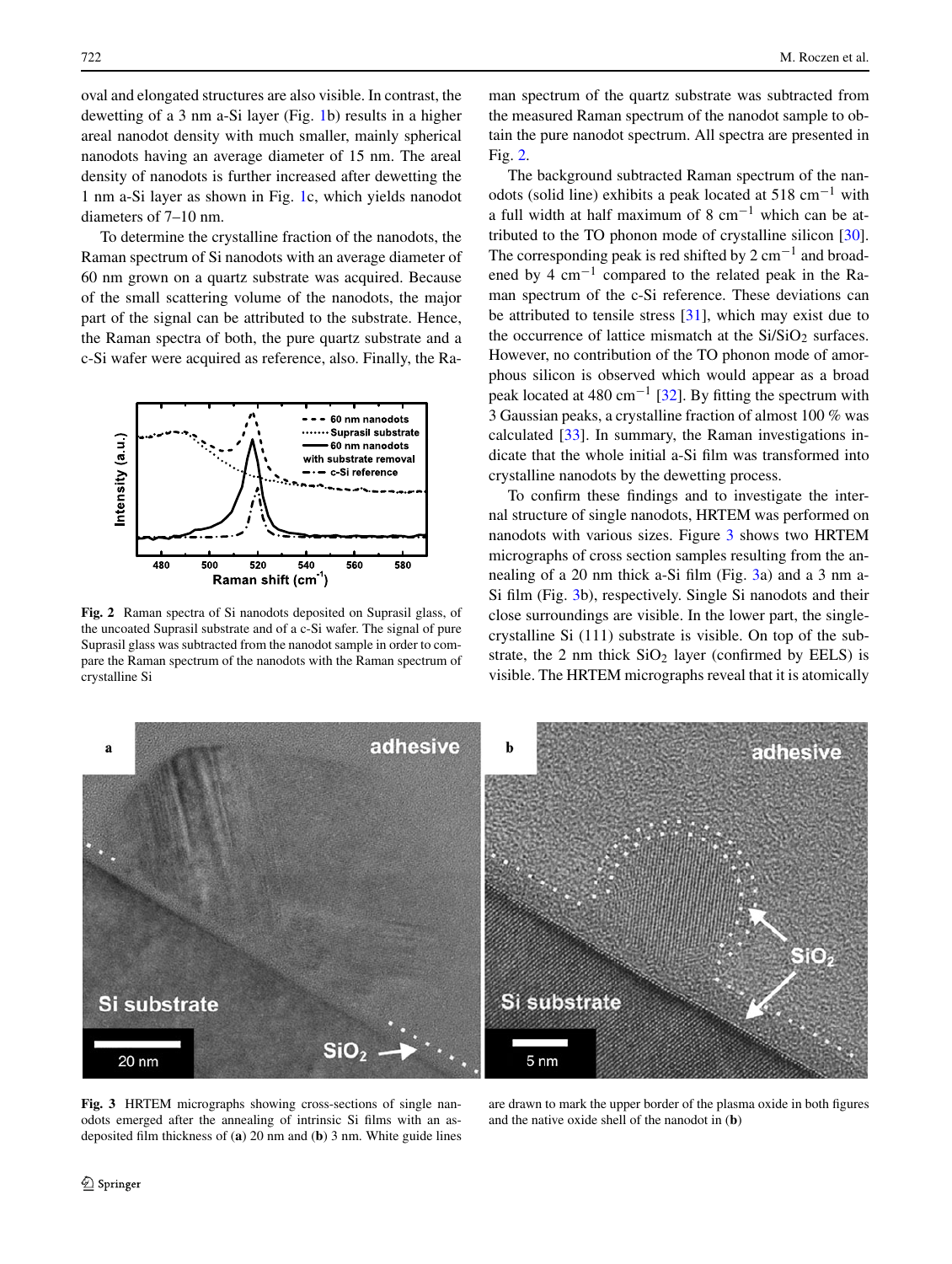flat as to be expected. The nanodots are situated on top of the oxide and are surrounded by a 1 nm thick oxide shell, which originates from native oxidation due to the long exposure to air prior to the HRTEM analysis [[34\]](#page-7-15). The whole structure is embedded in an adhesive utilized for classic TEM cross-section preparation. Since the adhesive and the  $SiO<sub>2</sub>$ exhibit a slightly different contrast in the HRTEM micrographs, a distinction between them is possible. In addition, no remaining a-Si or c-Si layer on top of the plasma oxide could be found besides the nanodots, confirming the complete dewetting of the initial a-Si layer.

Both Figs. [3a](#page-3-1) and [3b](#page-3-1) demonstrate that the nanodot structure penetrates a few angstrom into the underlying oxide, but without penetrating into the substrate. Comparing the density of states in the Si band gap at the c-Si wafer/ $SiO<sub>2</sub>$ interface  $(D_{it})$  of a plasma oxidized wafer before and after the nanodot formation, only a slight increase in the  $D_{it}$  is measured after nanodot growth [[35\]](#page-7-16). This means that during nanodot growth the c-Si wafer/ $SiO<sub>2</sub>$  interface remains structurally unaffected, and hence the passivation quality of the plasma oxide is maintained.

The nanodot in Fig. [3a](#page-3-1) exhibits a hemispherical geometry with a lateral and medial size of 85 nm and 45 nm, respectively, which corresponds to the estimations made for the nanodots in Fig. [1](#page-2-0)a. Its polycrystalline structure exhibits domains of different crystalline orientations. No correlation with the crystallographic orientation of the substrate is observed. The top part of the nanodot exhibits an undisturbed periodic structure whereas stacking faults are visible at the right and left hand side. No clearly crystalline structure is visible at the border of the nanodot in the vicinity to the oxide layer. However, these areas might also be crystalline but appear amorphous in the HRTEM micrographs due to an unfavorable orientation of the crystallites. Furthermore, EELS measurements show no evidence of silicon oxide inside of the nanodots.

Compared to the nanodot in Fig. [3](#page-3-1)a, the nanodot in Fig. [3b](#page-3-1) has a more spherical shape with a diameter of about 12 nm and a smaller contact angle in respect to the substrate. It has a single-crystalline structure being different from the crystal orientation of the Si substrate. Some lattice perturbations are visible at the border of the nanodot. Amorphous areas appear again only close to the silicon oxide layer.

Although dewetting took place after annealing a 1 nm a-Si layer, HRTEM micrographs (not shown) exhibit only a rough amorphous layer of 4 nm height on top of the Si wafer. No difference in contrast to the plasma oxide is observed. Since the plasma oxide is atomically flat, as can be seen in Fig. [3,](#page-3-1) it is supposed that the nanodots are completely oxidized due to exposure to air. The complete oxidation would explain both the irregular shape of the layer and its thickness, being the sum of the oxide layer and the oxidized nanodots.

The observations show that with increasing initial layer thickness and, therefore, nanodot size, the morphology of the nanostructures becomes more polycrystalline. A possible explanation is given by considering the coalescence of small single-crystalline nanodots to larger polycrystalline structures. This would also explain the elongated shape of larger nanodots as shown in Fig. [1](#page-2-0)a and the top view image in the inset. In this case, an initial a-Si layer thickness threshold exists (between 3 nm and 20 nm), which triggers the coalescence during the dewetting process.

# 3.2 Stack of intrinsic Si nanodot layers

In order to evaluate the application of the nanostructures as a heteroemitter in a solar cell device, several layers of close packed nanodots were grown by repeating the nanodot formation cycle (i.e., plasma oxidation, intrinsic a-Si deposition, annealing).

Figure [1d](#page-2-0) shows the SEM images of a multiple nanodot system in which the cycle was performed for 8 times and finalized by a plasma oxidation step of the uppermost nanodots. The thickness of each deposited a-Si layer was 2 nm. The density of the nanodots at the surface is much higher compared to a single nanodot layer of comparable initial layer thickness (Fig. [1b](#page-2-0)). This can be explained by the occupation of inter-nanodot regions by the following nanodot layers as appears in the top view SEM image in the inset of Fig. [1](#page-2-0)d.

Figure [4](#page-5-0) illustrates a cross sectional HRTEM micrograph of the same sample. The substrate is located at the top part of the image, followed by the substrate passivation plasma oxide. A high density of spherical, single-crystalline Si nanodots is visible having random crystal orientations. The diameter of the nanodots is 8–10 nm and they are stacked upon each other with an overall stack height of 40 nm. The plasma oxide separating each nanodot cannot be seen since the HRTEM micrographs represent only a 2D projection of the sample. However, a nanodots separating oxide layer of 2 nm thickness is assumed since the oxidation of the nanodots is performed in the same manner as the plasma oxidation of the substrate surface. Hence, it is suggested that apparently adjacent or intersecting nanodots lie in different depth levels. Furthermore, the nanodots do not significantly pierce through the 2 nm thick plasma oxide as presented in Sect. [3.1](#page-2-1).

By contacting the top and rear side of the sample, I–V measurements through the Al/c-Si wafer/Si-nanodots/Ag system were carried out recently [[35\]](#page-7-16). The current density was comparable to a plasma oxidized c-Si wafer exhibiting a series resistance of 10 k $\Omega$ . This shows that the distance between the nanodots is short enough to allow an electrical transport by tunneling mechanisms which is an important prerequisite for the implementation of the nanodots as an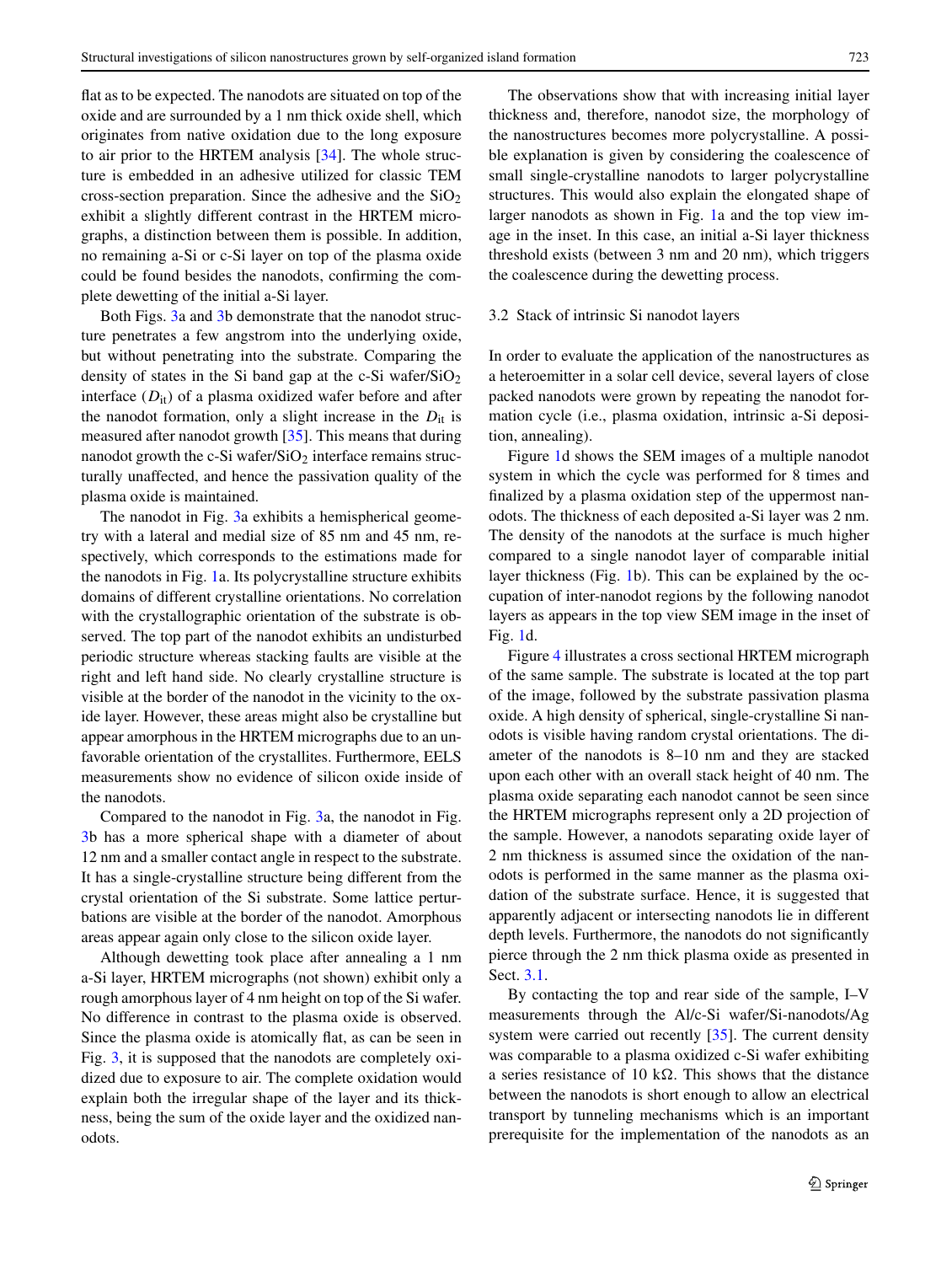<span id="page-5-0"></span>**Fig. 4** HRTEM micrograph showing a cross-section of a stack of 8 nanodot layers. A *white guide line* is drawn to mark the upper border of the plasma oxide. The outer borders of the nanodots are marked by *white circular lines*





<span id="page-5-1"></span>**Fig. 5** XPS spectrum of the Si 2p line of a plasma oxidized c-Si wafer and of a stack of 8 nanodot layers. The suboxide fraction for both sample structures is about 6 %

emitter in a solar cell device. Consequently, higher current densities can be achieved by decreasing the oxide thickness [\[36](#page-7-17)].

XPS measurements were performed in order to compare the plasma oxidation of the nanodots with the plasma oxidation of the c-Si wafer. Figure [5](#page-5-1) shows the Si 2p line of a plasma oxidized Si wafer before and after the growth of the stacked nanodot-layers. The information depth of the XPS system used is about 10 nm. Therefore, a significant contribution of the oxide layer located directly on the substrate to the XPS signal acquired from the stacked nanodots can be excluded.

For both measurements, the spectrum shows two major peaks located at 99.8 eV and 103.8 eV which correspond to nonoxidized silicon atoms  $(Si^{0+})$  and fourfold oxidized silicon atoms  $(Si^{4+})$ , respectively [\[37](#page-7-18)]. The  $Si^{4+}$  signal of the nanodot system is stronger compared to the oxidized wafer due to the multiple oxide layers, whereas the  $Si^{0+}$  signal of the oxidized wafer is stronger due to the contribution of the Si wafer. An equally low signal from suboxides (i.e., partially oxidized silicon atoms:  $Si^{1+}$ ,  $Si^{2+}$ , and  $Si^{3+}$ ) was measured for both samples.

By fitting the XPS spectra with one Gaussian peak per oxidation state and using a Shirley background [[38\]](#page-7-19), the fraction of the suboxides was determined to 6 % for both sample structures in Fig. [5.](#page-5-1) The abruptness of the nanodots separating oxide reveals that a layer by layer oxidation performed by plasma oxidation is also possible for nonplanar surfaces. Hence, the same high passivation quality for the nanodots covered with the plasma oxide as for the plasma oxidized substrate is expected.

For confirmation of this prediction, TRPL spectroscopy was performed in order to obtain the lifetime of photogenerated charge carriers inside of the nanodots. Figure [6](#page-6-13) shows the decay of the PL signal at 1100 nm of the stacked nanodot layers and the c-Si wafer substrate acquired by laser excitation at 337 nm and 743 nm, respectively. A strong contribution of the c-Si wafer to the nanodot PL can be excluded since the absorption depth of the excitation wavelength (337 nm) in crystalline silicon is only about 10 nm. Furthermore, the PL decay of the wafer is much faster than for the nanodot system as shown in Fig. [6](#page-6-13). By fitting the PL decays with an exponential function [[39\]](#page-7-20), the charge carrier lifetime was determined to 18 μs for the nanodot system and to 1 μs for the bulk material. The low lifetime for the bulk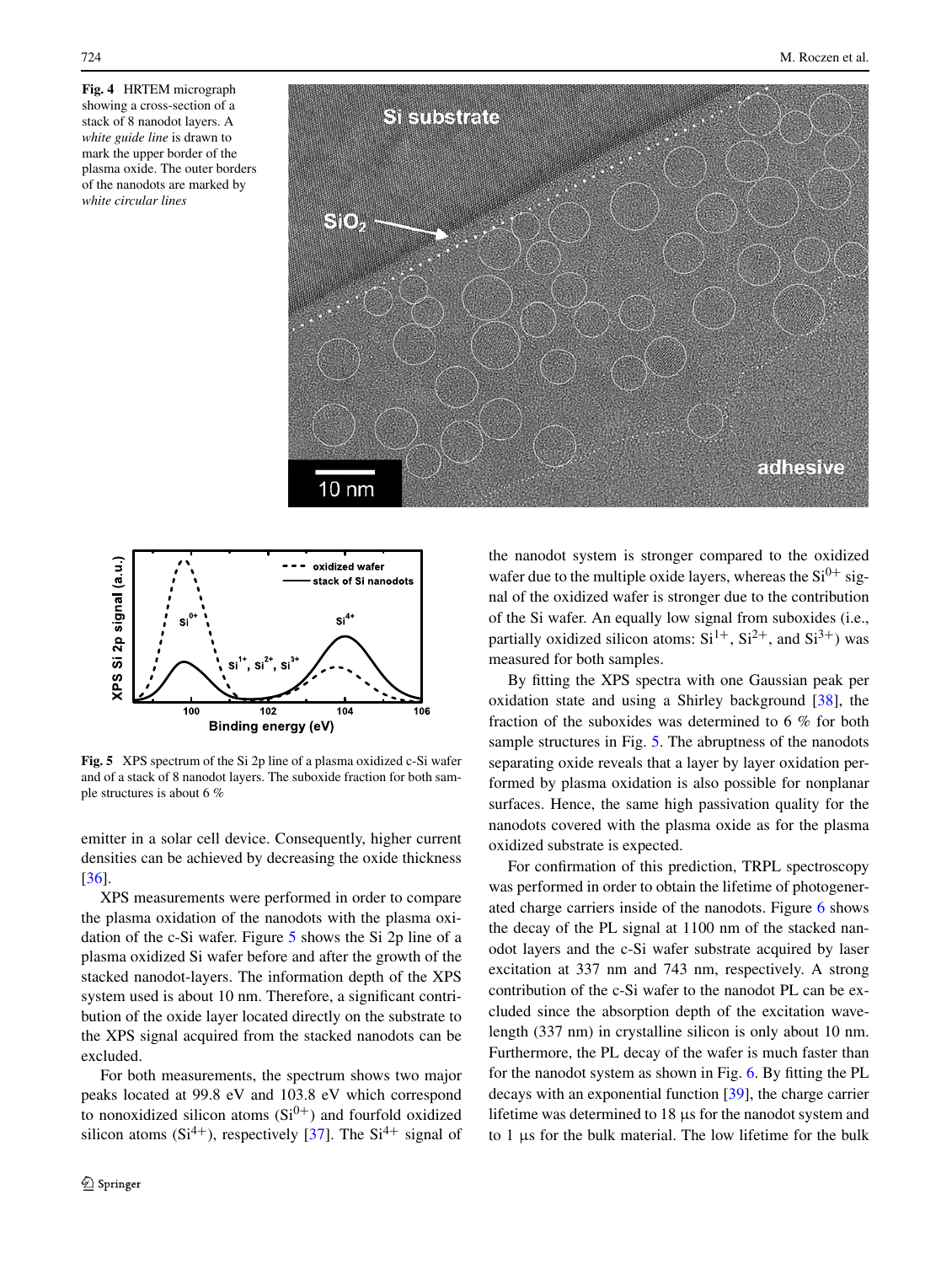

<span id="page-6-13"></span>**Fig. 6** Photoluminescence decay at 1100 nm of a stack of 8 nanodot layers and the c-Si wafer substrate acquired by laser excitation at 337 nm and 743 nm, respectively. The charge carrier lifetime τ was determined by fitting the decays with an exponential function

material is explained by a high surface recombination velocity at the nonpassivated and rough rear side of the wafer.

In comparison to the charge carrier lifetime of the nanodots, the lifetime in polycrystalline silicon exhibiting 2 orders of magnitude larger grain sizes is only of about 10 ns [[40\]](#page-7-21). This result illustrates the main benefit of the passivating oxide layer surrounding the nanodots and opens up the possibility to use the presented nanodot structures as absorber material in thin film 3rd generation solar cells.

## **4 Conclusion**

Highly crystalline silicon nanodots were grown onto ultrathin oxidized c-Si wafers by combining the dewetting process of thin a-Si layers at UHV conditions and plasma oxidation. Both processes allow the formation of nanodots at lower temperatures than for commonly used nanostructure growth mechanisms. The size, the shape, the density, and the crystallinity of the nanodots are determined by the thickness of the initial a-Si layer. The diameter of the nanodots decreases with decreasing initial layer thickness while the areal density of the nanodots increases. Round, singlecrystalline nanodots are grown by 3 nm a-Si layers, where the coalescence of multiple nanodots to polycrystalline nanodots does not occur. A controlled layer-by-layer oxidation of the nanodots is provided by plasma oxidation, as verified by XPS.

The nanostructures presented in this work exhibit promising properties to meet the prerequisites for the application as a nanodot heteroemitter in a solar cell device.

By stacking several nanodot layers and ultrathin oxides, a high nanodot density is achieved. The close nanodot distances allow electrical transport by tunneling. Thinner passivation oxides can further improve the tunneling current. Furthermore, the high crystallinity of the nanostructures improves both the lifetime and the mobility of charge carriers in the nanodots.

A high passivation of the nanodots and the substrate is provided by the plasma oxidation. During nanodot formation, the ultrathin oxide is not penetrated appreciably by the nanostructures so that the passivation quality of the oxide is preserved. The complete coverage of the nanodots with a plasma oxide improves the charge carrier life time inside of the nanodots. In this way, highly passivated, intrinsic nanodots may also be utilized in an absorber material of 3rd generation solar cells.

For the implementation of the nanodots in a solar cell device, doped stacks of nanodots have to be fabricated. The dewetting process of doped layers is currently under investigation.

Finally, in order to exploit quantum size effects, nanodots with a diameter of less than 5 nm have to be synthesized. For this purpose, thinner initial a-Si layers (*<*1 nm) may be utilized. However, a subsequent, complete oxidation of such nanodots has to be prevented. A second possibility could be the synthesis of nanodots with a diameter of larger than 5 nm with a subsequent oxidation of the outer shell in order to reduce the diameter of the crystalline fraction.

<span id="page-6-0"></span>**Acknowledgements** The authors would like to thank Thomas Lussky, Dagmar Patzek, Kerstin Jacob, and Anja Scheu for sample preparation and technical support. The authors thank the Max Planck Institute of Microstructure Physics Halle for the access to the JEM 4010 microscope. This work was funded by the Bundesministerium für Bildung und Forschung within the joint research project SINOVA (03SF0352) and by the EU project NanoPV (FP7-NMP3-SL-2011- 246331).

#### <span id="page-6-4"></span><span id="page-6-3"></span><span id="page-6-2"></span><span id="page-6-1"></span>**References**

- <span id="page-6-5"></span>1. G. Conibeer, M. Green, R. Corkish, Y. Cho, E. Cho, C. Jiang, T. Fangsuwannarak, E. Pink, Y. Huang, T. Puzzer, T. Trupke, B. Richards, A. Shalav, K. Lin, Thin Solid Films **511/512**, 654 (2006)
- <span id="page-6-6"></span>2. L. Tsakalakos, Mater. Sci. Eng., R Rep. **62**, 175 (2008)
- <span id="page-6-8"></span><span id="page-6-7"></span>3. A.J. Nozik, Nano Lett. **10**, 2735 (2010)
- 4. P.V. Kamat, J. Phys. Chem. C **112**, 18737 (2008)
- 5. W. Shockley, H.S. Quiesser, J. Appl. Phys. **32**, 510 (1961)
- <span id="page-6-9"></span>6. A.A. Cottey, J. Phys. C, Solid State Phys. **4**, 1734 (1971)
- 7. T. Takagahara, K. Takeda, Phys. Rev. B **46**, 15578 (1992)
- <span id="page-6-10"></span>8. E. Cho, M.A. Green, G. Conibeer, D. Song, Y. Cho, G. Scardera, S. Huang, S. Park, X. Hao, Y. Huang, L.V. Dao, Adv. Optoelectron. **2007**, 1 (2007)
- 9. M.A. Green, Prog. Photovolt: Res. Appl. **9**, 123 (2001)
- <span id="page-6-12"></span><span id="page-6-11"></span>10. A. Le Bris, J.F. Guillemoles, Appl. Phys. Lett. **97**, 113506 (2010)
- 11. A. Pecora, L. Maiolo, G. Fortunato, C. Caligiore, J. Non-Cryst. Solids **352**, 1430 (2006)
- 12. E. Yablonovitch, T. Gmitter, IEEE Electron Device Lett. **6**, 597 (1985)
- 13. E. Yablonovitch, T. Gmitter, R.M. Swanson, Y.H. Kwark, Appl. Phys. Lett. **47**, 1211 (1985)
- 14. A. Ghetti, Microelectron. Eng. **59**, 127 (2001)
- 15. M. Zacharias, J. Heitmann, R. Scholz, U. Kahler, M. Schmidt, J. Bläsing, Appl. Phys. Lett. **80**, 661 (2002)
- 16. E. Cho, S. Park, X. Hao, D. Song, G. Conibeer, S. Park, M.A. Green, Nanotechnology **19**, 245201 (2008)